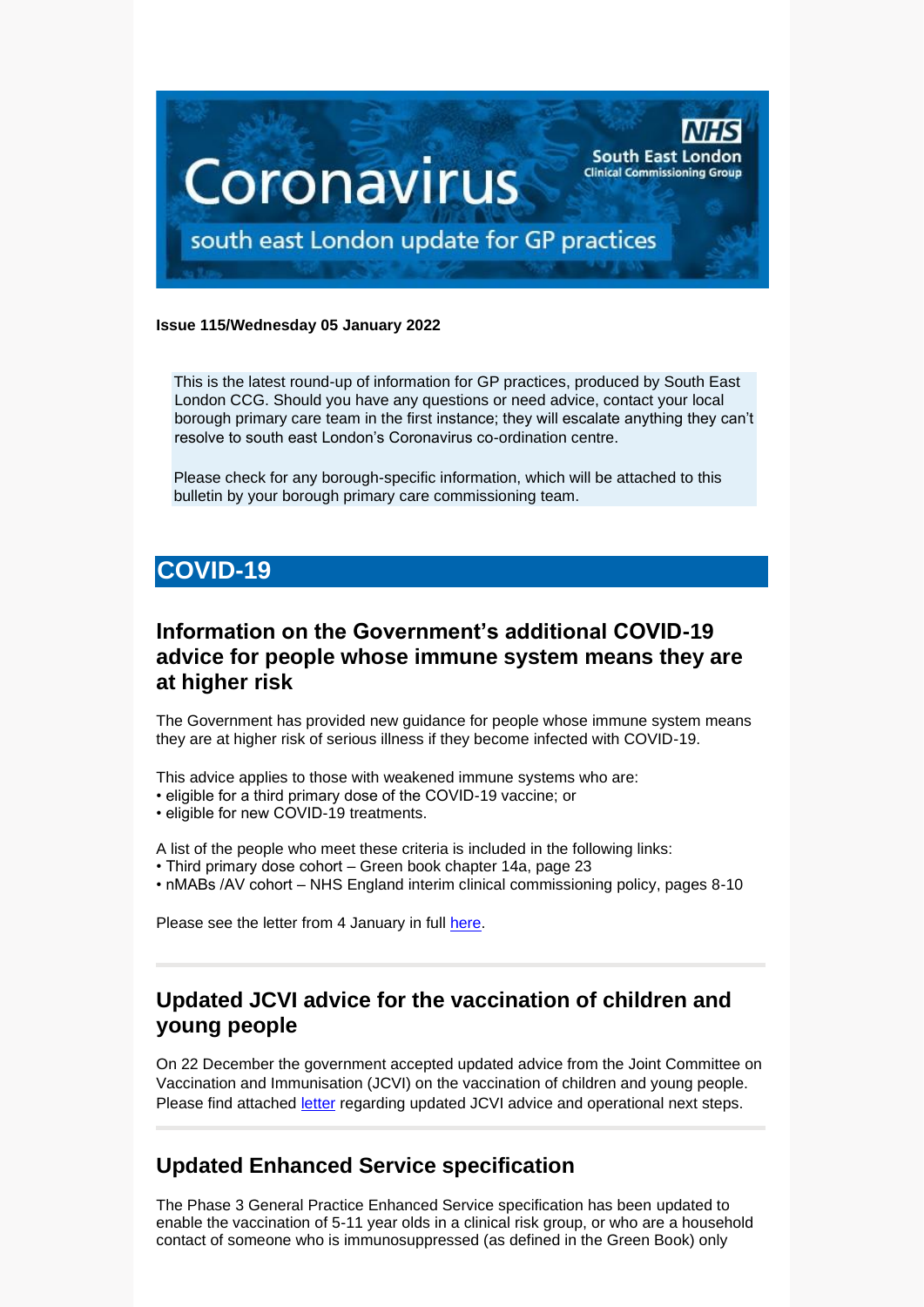when NHS England and NHS Improvement have advised the start date for vaccination of this cohort. The updated specification can be found [here.](https://www.england.nhs.uk/coronavirus/publication/enhanced-service-specification-phase-3-coronavirus-vaccination/)

#### **New service available in CQRS**

As part of the 2021/22 Seasonal Influenza Vaccination Programme, primary care contractors (general medical services, pharmaceutical services, general dental services, and general ophthalmic services) and their frontline staff in clinical and non-clinical patient-facing roles will be eligible for an NHS flu vaccination this year. The adult seasonal flu Enhanced Service includes a requirement for general practice to return to the commissioner (NHSE), by no later than the 31 January 2022 and 30 April 2022 respectively, data on the number of primary care staff that they have vaccinated.

In addition, this data collection will seek voluntary information on the flu vaccination and COVID-19 vaccination status of practice staff. This data is being requested to help inform future planning to support encouraging vaccine uptake amongst the workforce, and for COVID-19 to support ongoing planning around workforce capacity and service provision.

For the COVID-19 vaccine, new regulations come into effect from 1 April 2022 which will require individuals undertaking CQC regulated activities in England AND engaging in face-to-face care with patients to be fully vaccinated against COVID-19. Further detail is available at [www.england.nhs.uk/coronavirus/covid-19-vaccination-](https://www.england.nhs.uk/coronavirus/covid-19-vaccination-programme/vaccination-as-a-condition-of-deployment-for-all-healthcare-workers/)

[programme/vaccination-as-a-condition-of-deployment-for-all-healthcare-workers/.](https://www.england.nhs.uk/coronavirus/covid-19-vaccination-programme/vaccination-as-a-condition-of-deployment-for-all-healthcare-workers/) These indicators request information on the number of staff employed or otherwise deployed in the practice who have either a) received a first and second dose of the vaccine; b) have a medical exemption or c) do not intend to get vaccinated by 31 March 2022. Data is requested for the following groups:

- **GPs.** This includes all GPs employed or engaged within the practice, including GP partners, salaried GPs, GP locums, foundation doctors and GP registrars.
- **Direct Patient Care.** This includes nurses, PCN staff employed or engaged through the Additional Roles Reimbursement Scheme (see full list here [https://www.england.nhs.uk/publication/network-contract-des-specification-2021-](https://www.england.nhs.uk/publication/network-contract-des-specification-2021-22/) [22/\)](https://www.england.nhs.uk/publication/network-contract-des-specification-2021-22/), and other allied health professionals, including those in training.
- **Admin / non-clinical roles.** This includes practice managers, receptionists, estates, students, volunteers, or any other ancillary roles deployed within the practice

For flu vaccination status this includes the number of practice and PCN staff who have received a flu vaccination via any route, with data being requested on the number of practice staff vaccinated for flu:

- through the NHS scheme as primary care staff,
- through the NHS scheme as another eligible cohort,
- privately,
- via occupational health, or
- via another route.

This service is available in CQRS on the 21 December 2021

#### **Information and Actions Required**

- This is for the manual entry service of twenty seven Management Information indicators
- The Region is commissioned to offer the service to the Service Providers who can accept the service in CQRS
- There is no declaration required for this service as it is for Management Indicators only
- You will be able to download a csv version of the data held within CQRS as per the current reporting process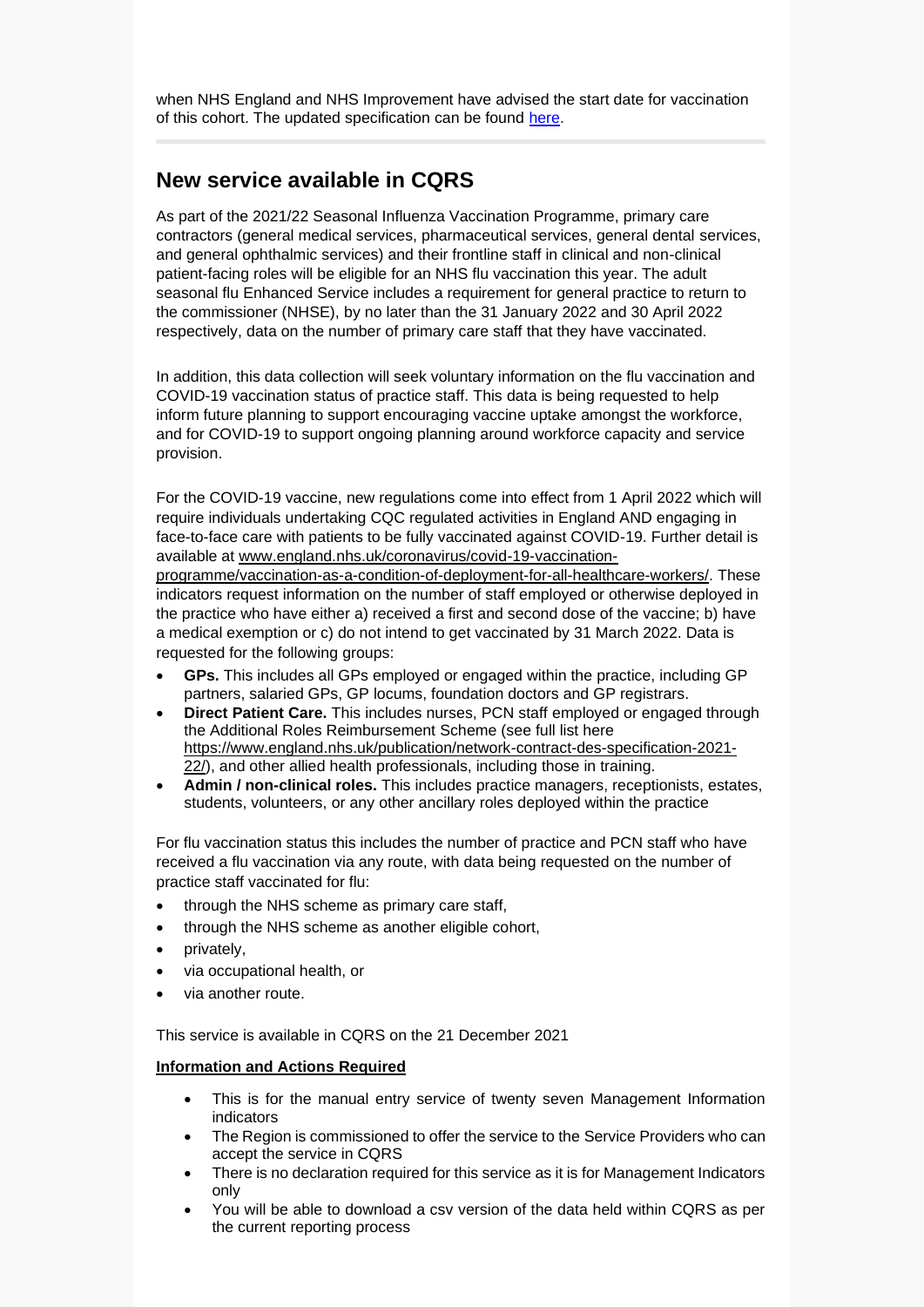• Should a Service Provider not return data for the voluntary information on practice staff vaccination status, then the service providers will need to input as 'zeros' and confirm accordingly to the commissioner.

This service has been offered out via CQRS this morning and is therefore available now.

Please can practices ensure that all vaccinated staff have been claimed via the Seasonal Flu programme in CQRS. These are not being automatically extracted by CQRS on a monthly basis. You **do not** therefore need to send any information at this time if you have not received payment for them. CQRS will still be making a one-off extraction after the programme has finished in March 2022. At this time practices will receive this information for checking and declaring. If any inaccuracies are noted then, practices can send us the information so that CQRS can be amended. We will update more on this service as and when we receive information from the CQRS team.

If you have an queries, please contact our team at [england.londonimms@nhs.net.](mailto:england.londonimms@nhs.net)

Attached is the [original information in relation to healthcare staff](https://selondonccg.nhs.uk/wp-content/uploads/2022/01/018_01-Influenza-guidance-for-the-recording-of-unregistered-patients-vaccination-events-v2.0-FINAL-1.pdf) which also includes guidance as to how record them within practice systems.

#### **COVID-19 testing and reporting**

Regular antigen testing of all practice staff is critical to protect staff and patients and slow the spread of Covid-19. Staff testing is vital - even after vaccination. ALL test results regardless of outcome must be reported. Find out more [here](https://selondonccg.nhs.uk/wp-content/uploads/2021/12/Key-messages-for-GP-weekly-bulletin-17-December-2021.pdf) in our weekly update and below:

**Staff testing**: Reminder that all staff vaccinated or unvaccinated, should still be undertaking twice weekly asymptomatic testing using lateral flow test kits obtained from the .gov website (See below) and reporting ALL results on the government website. This is still needed to protect staff, colleagues, family member and patients within their care. It is advised when reporting to set up an account, this makes it quicker to report subsequent test results as previous information is pre-populated. You can also can the QR code on the test cartridge in cases where the text is too small to read easily.

**Lateral flow test kits for vaccination sites:** Please note that staff and volunteers should be accessing test kits via the national government website and should be testing and reporting before attending site. Order: [https://www.gov.uk/order-coronavirus-rapid](https://www.gov.uk/order-coronavirus-rapid-lateral-flow-tests)[lateral-flow-tests](https://www.gov.uk/order-coronavirus-rapid-lateral-flow-tests) and Report: [Report a COVID-19 rapid lateral flow test result -](https://www.gov.uk/report-covid19-result) GOV.UK [\(www.gov.uk\).](https://www.gov.uk/report-covid19-result) However, sites are still encouraged to hold a small supply for emergency use in cases where staff or volunteers turn up without having tested. Please let the SEL CCG Testing Team [selccg.covidtesting@nhs.net](mailto:selccg.covidtesting@nhs.net) know if you need any small supplies for emergency use and we will support obtaining a small number of kits from our Local Authority Partners.

**PCR kits in surgeries:** Reminder that GP practices should have a small stock of PCR kits for use in emergencies for staff or patients who present with possible covid symptoms. Assistance in ordering these can be made via the Specialist Team via 119. Please follow the link for information. [https://www.gov.uk/government/publications/covid-](https://www.gov.uk/government/publications/covid-19-testing-in-general-practice)[19-testing-in-general-practice](https://www.gov.uk/government/publications/covid-19-testing-in-general-practice)

Changes to collection of lateral flow kits from local sites and pharmacies: Many collection sites are now requiring a 'collection code' before issuing up to 2 lateral flow test kits (7 tests in each box). The code can be obtained by following the information on the government website [https://test-for-coronavirus.service.gov.uk/collect-lateral-flow](https://test-for-coronavirus.service.gov.uk/collect-lateral-flow-kits)[kits](https://test-for-coronavirus.service.gov.uk/collect-lateral-flow-kits) to obtain a collect code via text and email. Alternatively, some collection points are displaying a QR code which can be scanned to access a form which once completed will generate a collect code.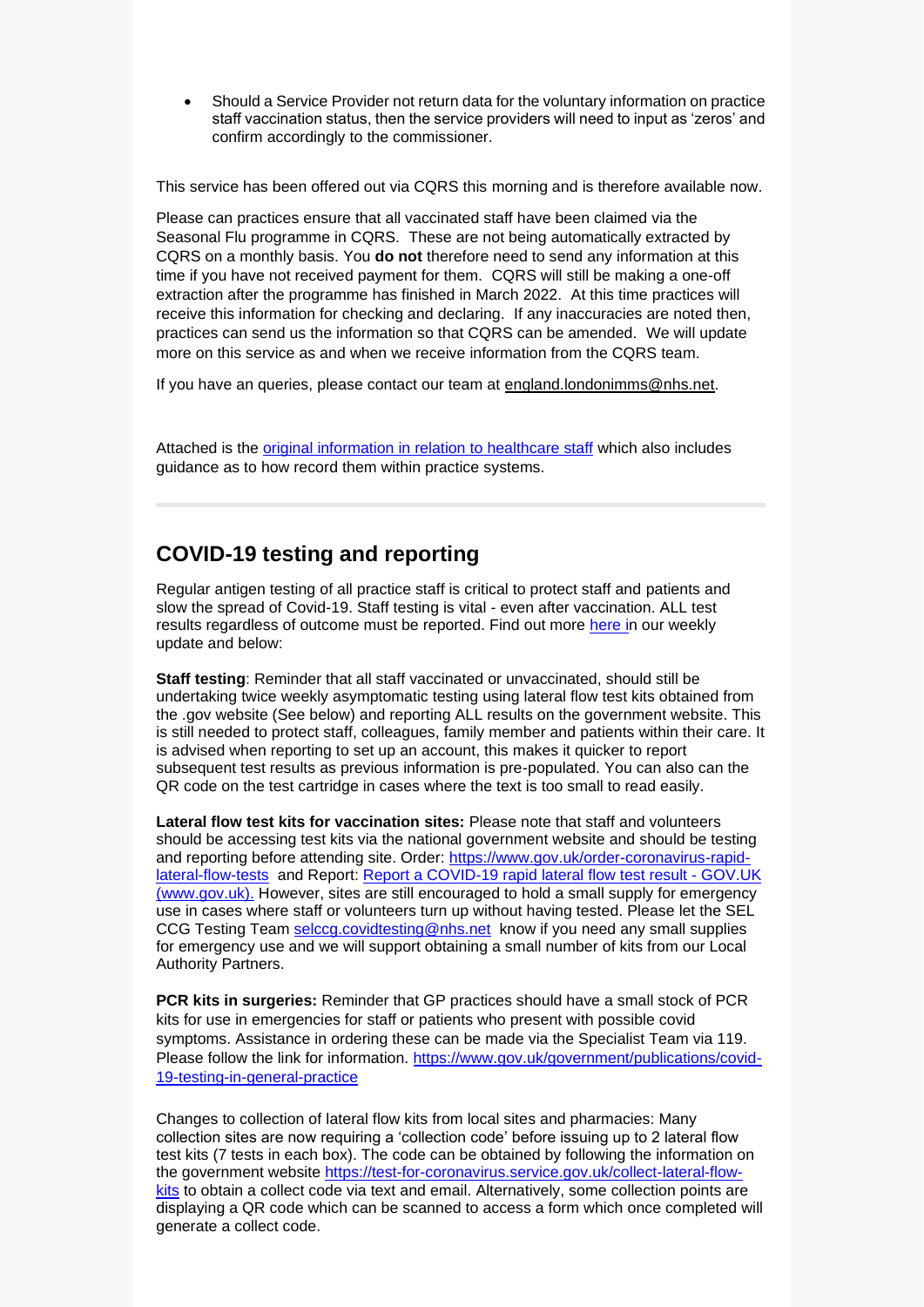Lateral flow Instructions in other languages: SEL have successfully managed to petition for the 3 main languages used by Afghanistan's to support the many other translations already available. These can now be found on the government website: <https://www.gov.uk/guidance/covid-19-self-test-help>

Any testing questions please contact [avril.satchwell@nhs.net](mailto:avril.satchwell@nhs.net) Head of SEL CCG Covid Testing or the wider SEL Testing Team at [selccg.covidtesting@nhs.net](mailto:selccg.covidtesting@nhs.net)

### **Information from Acute Providers**

#### **From KCH - Paediatric X-Ray guidance**

Follow-up chest radiographs for chest infection should not be performed in the paediatric population if the patient has clinically improved. It is only indicated if the patient has not improved or their condition has worsened, despite treatment. This is because the chest x-ray findings may be misleading, as they often lag behind clinical findings, and performing a repeat chest x-ray will incur unnecessary radiation exposure, which is unwarranted in the paediatric population and cannot be justified under IRMER. Followup of these patients should be clinical only.

# **From GSTT - Gynae-Oncology**

GSTT are currently experiencing high demand for Colposcopy, therefore there is a delay with routine and low-grade appointments. Due to an increase in telephone calls to the team, they ask that GPs advise patients that their appointment should now be booked within 3-4 weeks, as opposed to two, so that they are aware of current waiting times and when to follow up with the department if needed. They will update when this situation changes.

# **No ENT Service at Kings College Hospital**

Please be advised that KCH does not offer an ENT service. Please direct referrals to GSTT to avoid delays for your patients.

#### **Cancer updates**

#### **Updated - South East London Cancer Alliance**

Please find below a link to the latest version of the update, which also includes FAQs for primary care on cancer services in south east London to support GPs and patients during the pandemic.

[Cancer updates for GPs \(22](https://selondonccg.nhs.uk/wp-content/uploads/2021/12/SEL-Cancer-Updates-FAQs-for-Primary-Care-22-Dec-2021-Copy.pdf) December 2021)

# **Online seminars, webinars and e-learning**

# **GSTT lunchtime seminar - management of neurology conditions in primary care**

Dr Andrew Thompson, Consultant neurologist at Guy's and St Thomas', invites you to learn about the general triage and diagnosis of neurology complaints in primary care "sensory symptoms/numbness/tingling". Includes a Q&A.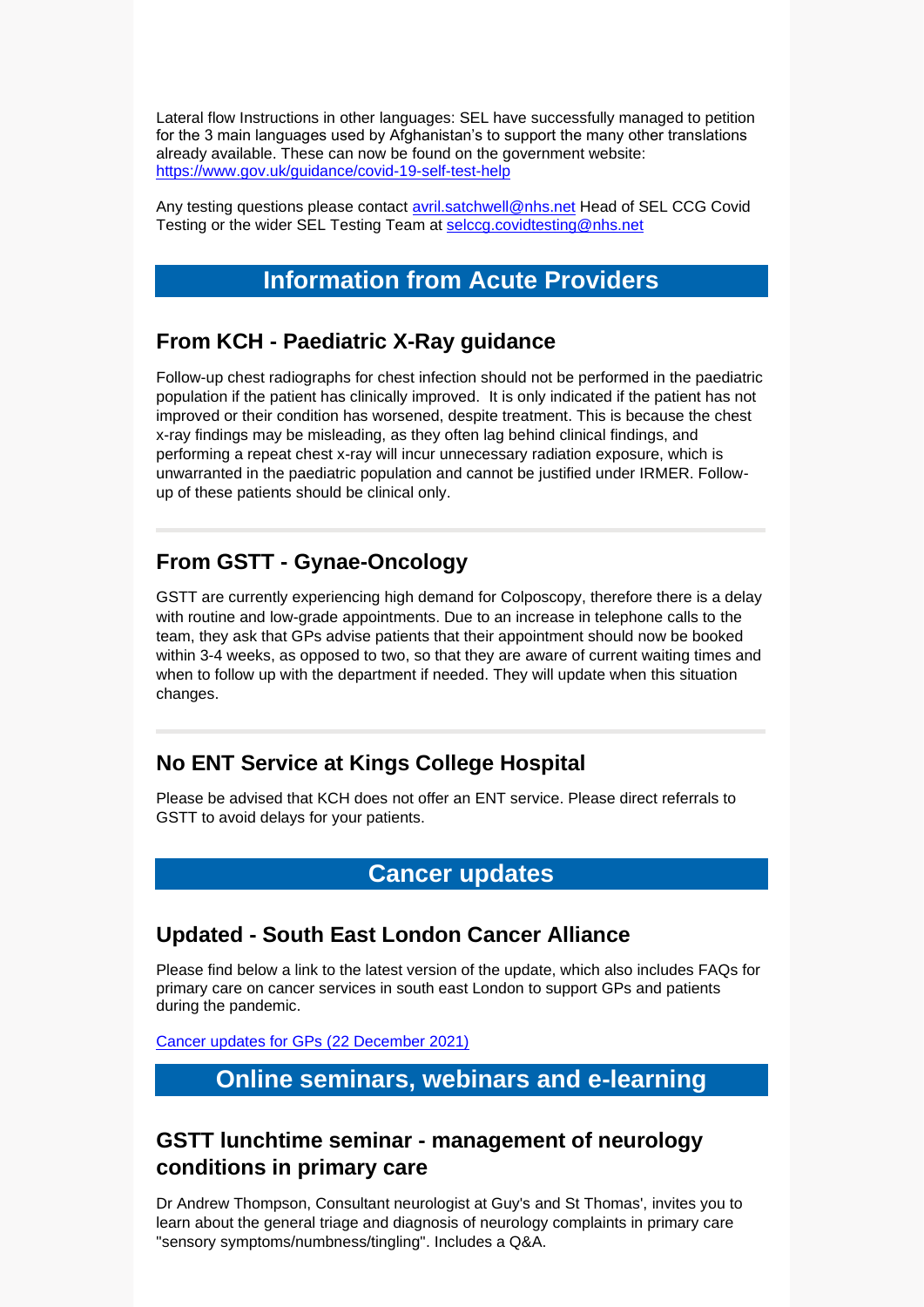#### • **Wednesday 12 January 2022 – 13.30 to 14.30**

This event attracts one CPD point. Book via the [link.](https://www.eventbrite.co.uk/e/free-lunchtime-seminar-management-of-neurology-conditions-in-primary-care-tickets-217013632617)

#### **Webinar – vulnerable migrants: understanding and improving access to primary care**

• **Wednesday 26 January - 13.00 – 14.00.** Register by Friday 21 January [here](https://www.events.england.nhs.uk/events/vulnerable-migrants-and-access-to-primary-care)**.**

The webinar will cover the common experiences and health needs of vulnerable migrants, key policies, entitlements and funding streams, and how frontline staff, managers and system leaders can help to address complex issues.

#### **SEND learning disability diagnostic pathways event**

• **Wednesday 12 January - 9.30 to 12.00.** [Register here.](https://healthcareleadersupdate.cmail19.com/t/d-l-ahdljn-ttjhtjudo-a/)

Clinicians, learning disability, primary care and clinical leads, and commissioners are invited to this event, which will share information and innovative practice to support improvements to learning disability diagnostic pathways.

#### **January Public Health Briefing Monday**

The NHS, Greater London Authority, Association of Directors of Public Health, and the Office for Health Improvement and Disparities are partnering with community organisations across the city to help get London Informed. This is an opportunity fpr the public to ask questions, raise concerns and receive expert advice on the COVID-19 vaccines, booster doses and the Omicron variant. A panel of senior health experts and leaders will share details of the current situation in London, talk about the role of vaccination and give participants the chance to ask any questions or raise any concerns they might have.

• **Tuesday 11 January 17.00 – 18.00.** Please register in advance via the [link](https://us06web.zoom.us/webinar/register/WN_neXuomKnTyma2YXsmTpP_w)

More information is available from [London Informed: 'Big Conversation' community](https://www.london.gov.uk/coronavirus/covid-19-vaccine/london-informed-big-conversation-community-events)  [events | London City Hall.](https://www.london.gov.uk/coronavirus/covid-19-vaccine/london-informed-big-conversation-community-events)

#### **Resources**

#### **Staff facing vaccination communications**

New assets are available at NHS [CommsLink](https://future.nhs.uk/CommsLink/view?objectId=32313808) to encourage staff to take up the COVID-19 vaccine offer and/or get their booster. These include key messages, FAQs and template digital and print assets, as well as a range of winter wellbeing comms assets.

More assets will be added over time, including more information regarding the VCOD (Vaccine as Condition of Deployment) regulations which are due to come into effect from 1 April 2022, subject to parliamentary passage.